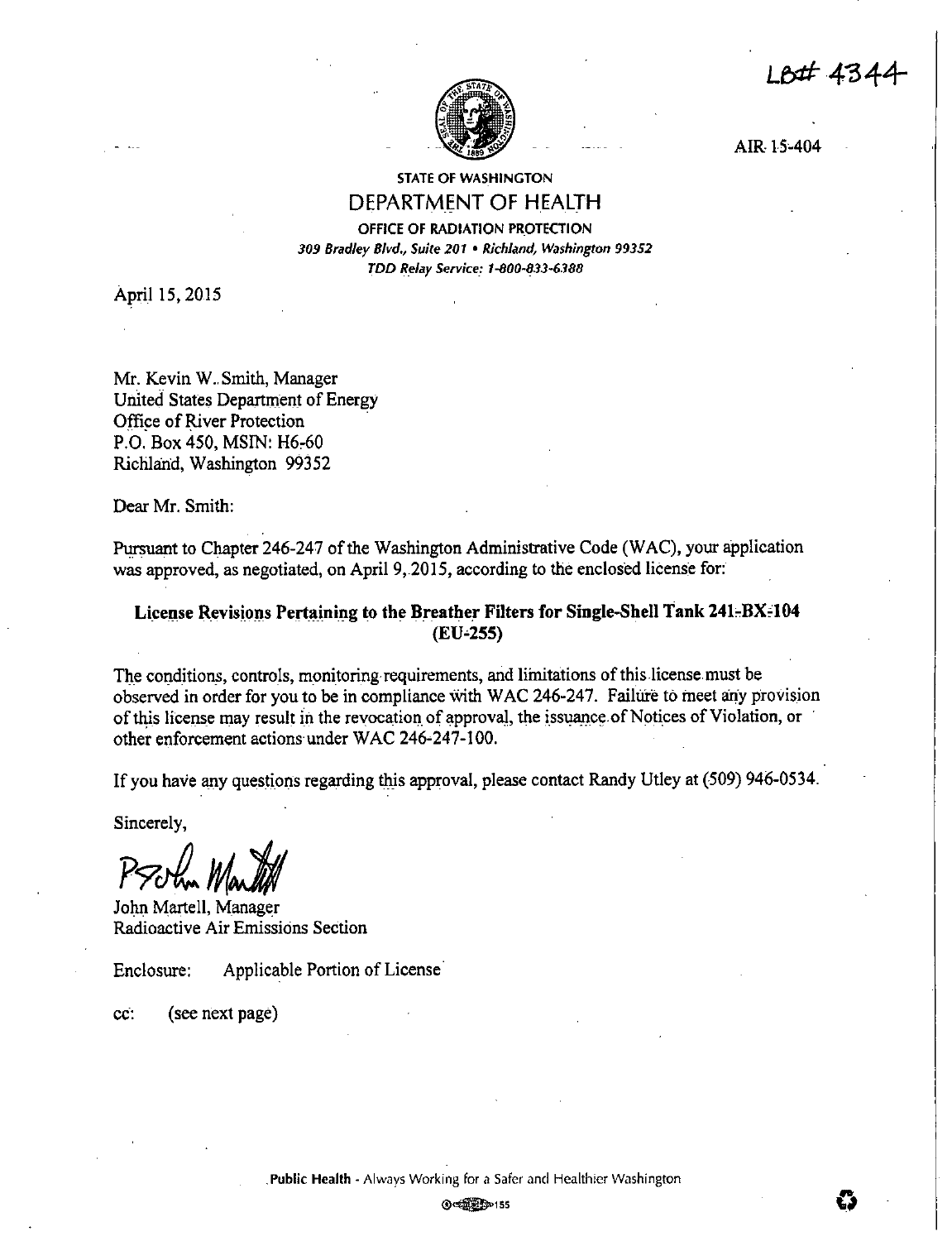Mr. Kevin W. Smith April 15, 2015 Page 2 of 2

cc:

AIR 15-404 **Enclosure** 

Ruth Allen, WRPS Matthew Barnett, PNNL Lucinda Borneman, WRPS Lee Bostic, BNI Dennis Bowser, USDOE-ORP Cliff Clark, USDOE-RL Jack Donnelly, WRPS Rick Engelmann, CHPRC Dennis Faulk, EPA Thomas Frazier, WDOH Gary Fritz, MSA Phil Gent, Ecology Robert Haggard, BNI Dale Jackson, USDOE-RL Jessica Joyner, WRPS Reed Kaldor, MSA Paul Karschnia, CHPRC Ed MacAlister, USDOE-RL Valarie Peery, Ecology Maria Skorska, Ecology Bryan Trimberger, USDOE-ORP Randy Utley, WDOH Jeff Voogd, WRPS Joan Woolard, MSA Davis Zhen, EPA **Environmental Portal** RAES Tracking: Tracking line 15-2; EU 255

Follow up 48 LB 4323